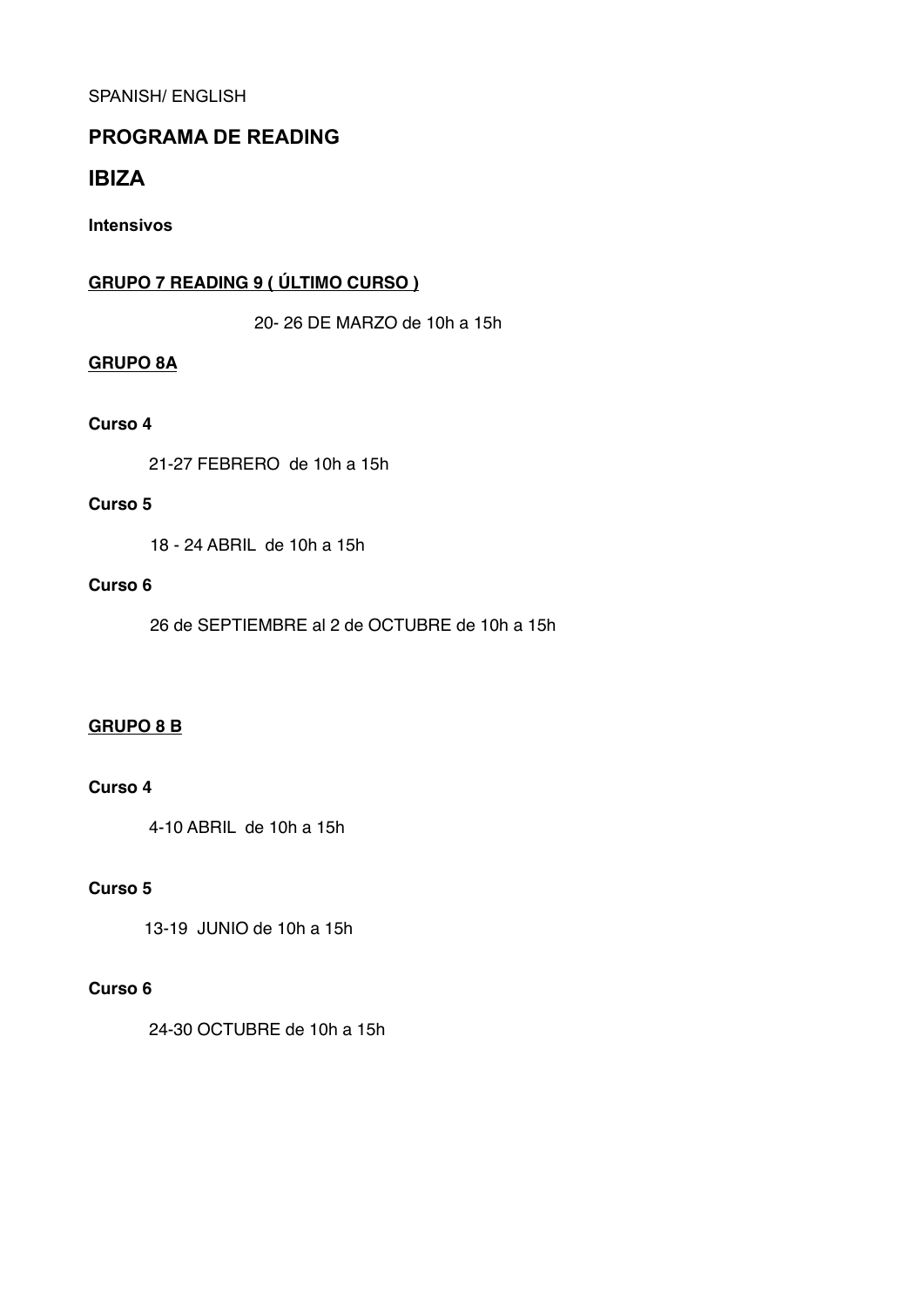#### **SEMANAL**

## **GRUPO 9**

# **Curso 1**

del 7 de FEBRERO al 25 de ABRIL todos los lunes de 19h a 21:30h

# **Curso 2**

del 2 de MAYO al 18 de JULIO todos los lunes de 19h a 21:30h

# **Curso 3**

del 12 de SEPTIEMBRE al 28 de NOVIEMBRE todos los lunes de 19h a 21:30h

# **PAIS VASCO**

### **Intensivos**

#### **Curso 4**

14-20 ABRIL días laborables de 15:30h a 20:30h y días festivos de 9:30h a 14:30h

## **Curso 5**

4-10 de JULIO días laborables de 15:30h a 20:30h y días festivos de 9:30h a 14:30h

#### **Curso 6**

 3-10 DICIEMBRE días laborables de 15:30h a 20:30h y días festivos de 9:30h a 14:30h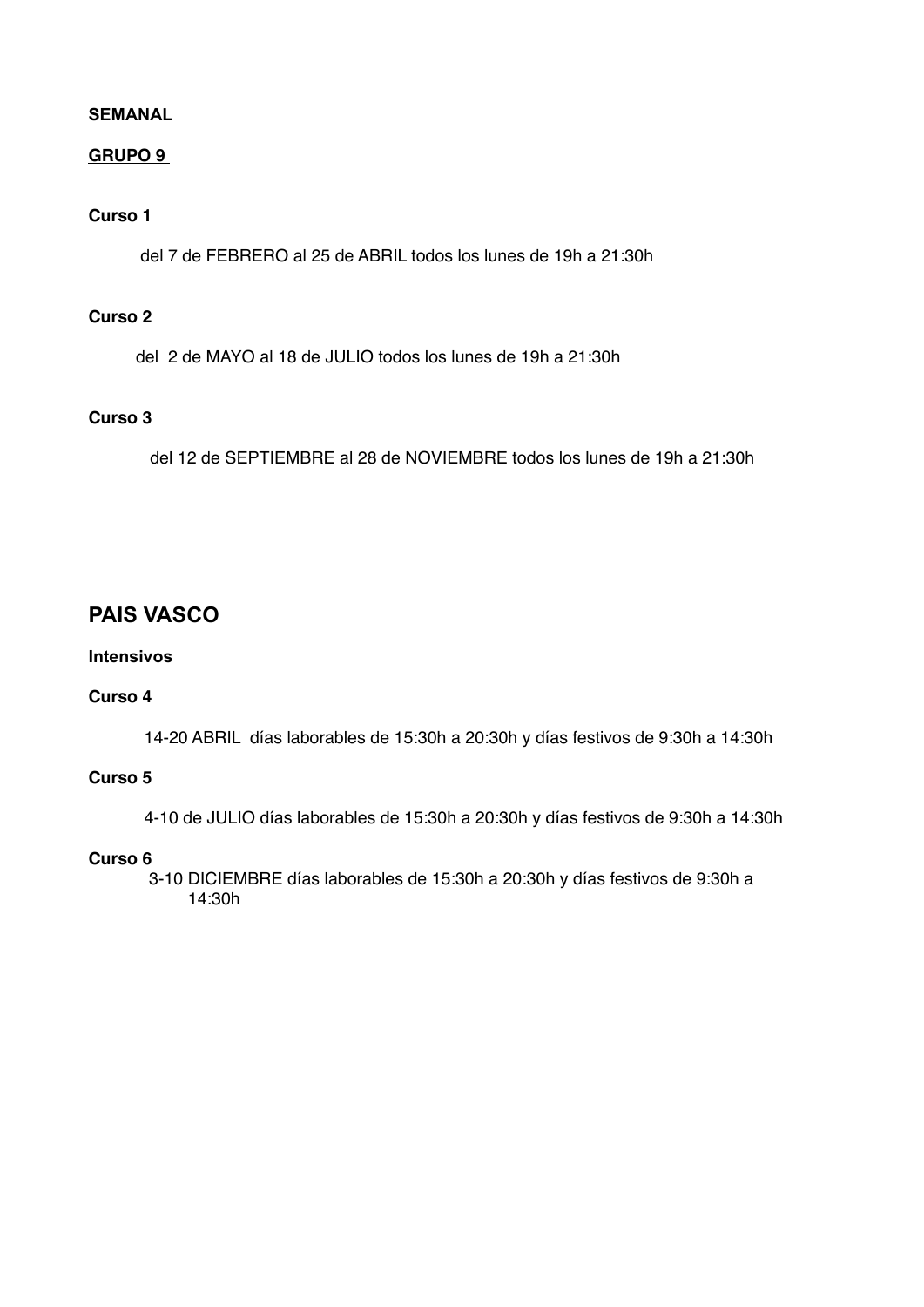# **READING PROGRAM**

# **IBIZA**

**Intensive** 

# **GROUP 7 READING 9 (LAST COURSE)**

20- 26 MARCH from 10 am to 3 pm

# **GROUP 8A**

## **Course 4**

21-27 FEBRUARY from 10am to 3pm

## **Course 5**

18 - 24 APRIL from 10am to 3pm

## **Course 6**

SEPTEMBER 26 to OCTOBER 2 from 10 am to 3 pm

# **GROUP 8 B**

# **Course 4**

4-10 APRIL from 10am to 3pm

# **Course 5**

JUNE 13-19 from 10am to 3pm

# **Course 6**

OCTOBER 24-30 from 10am to 3pm